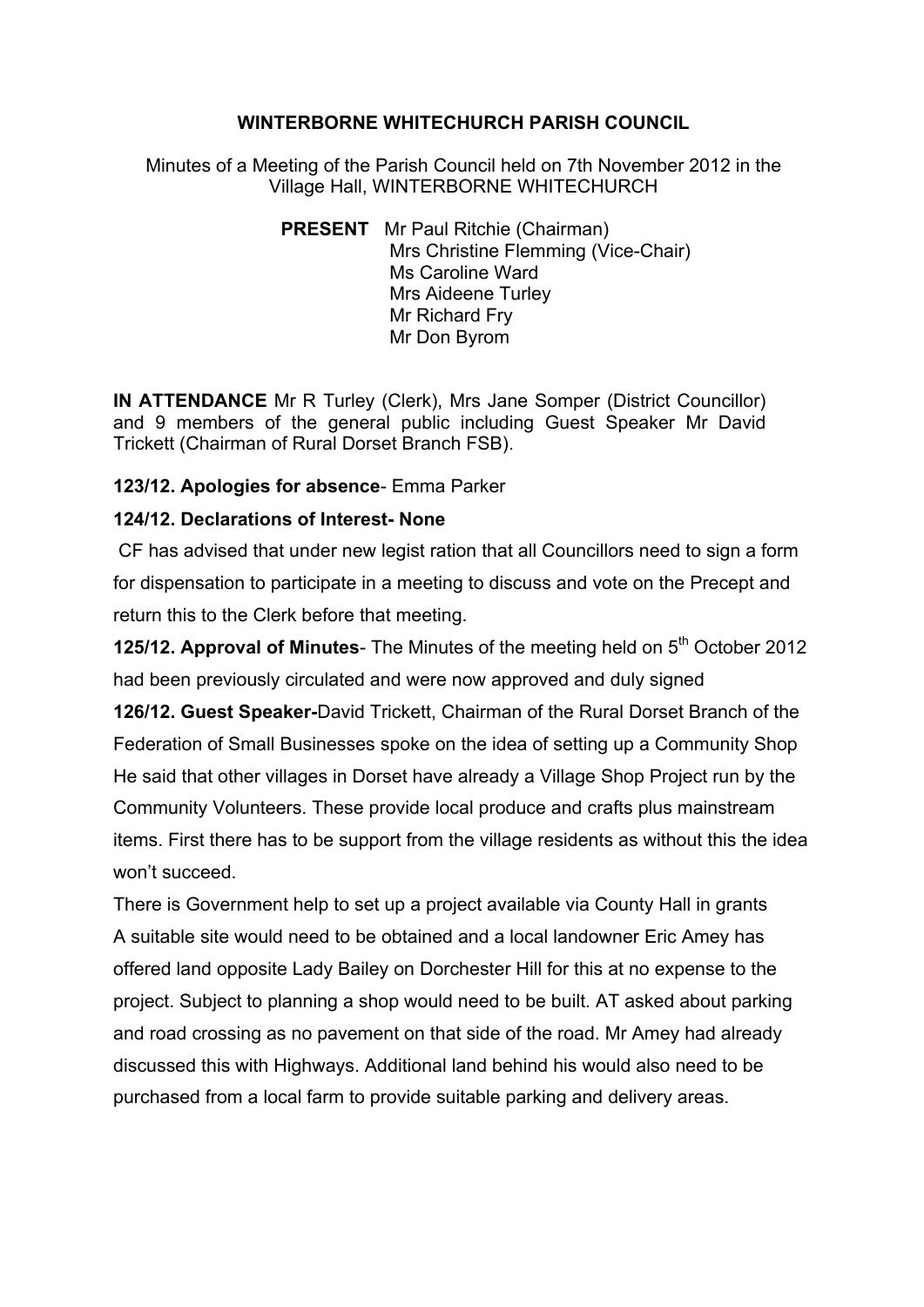The Project would depend on

- 1. Residents Support of the idea
- 2. Government Grants
- 3. Planning Permission
- 4. Additional land
- 5. Suitable parking area
- 6. Pedestrian Crossing
- 7. Volunteers to run it

It was agreed to survey the Village Residents on the idea.

The PC thanked Mr David Trickett for his time in providing the information for the village to consider the Project.

# **127/12. Public Participation –**.

JS said that the village of Motcombe did have a community shop and appeared to be successful although did have difficulty in obtaining sufficient volunteers to run it. A question was asked about timescale for the shop project which was answered by David Trickett –that this could be possible in about a year.

JS also said that due to the current economic growth the NDDC should support such a scheme.

## **128/12. Matters Arising—**

The result of the survey in Fields Close, regarding the positioning of the new bench has been received and the spot agreed.

It was also agreed that DB would ask Ian Cuff to provide a quote to fix it in position.

# The Speeding Traffic

The responses provided by Hilary Cox CC were discussed and it was agreed to further pursue the following points:

- 1. Neighbourhood Speed Watch Scheme involving hand held radar guns to be operated by resident volunteers with training from the Police.
- 2. Two signs each end of the village-the first detailing the number of previous months recorded speeding offences and the second recording the total year to date. These would be updated each month.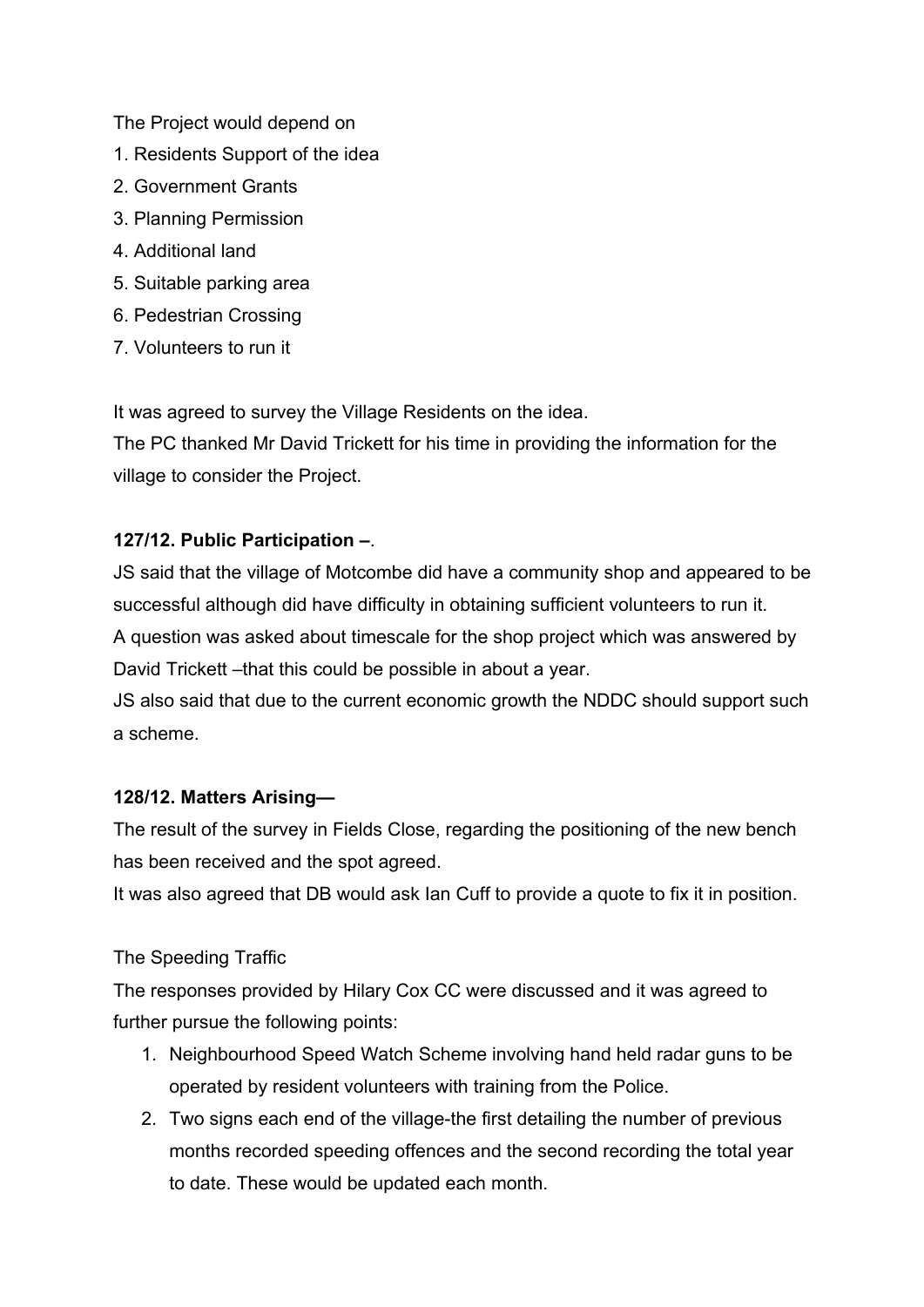3. 40 mph speed buffer as the traffic currently does not slow down at the 30mph speed sign and only if at all slows in centre of village by the vehicle activated signs.

RF suggested forming a Community Speed Watch Scheme and asked JS for any help on how to set in motion. JS suggested that we should form a group with proposals to County Council for assistance set in motion.

DB suggested that maybe 2 WW Parish Councillors make appointment to see Dorset Road Safe with a District Councillor and a County Councillor. RF would prefer we insist on DRS attending our meetings but this was felt not likely as in past DRS did not attend as invited. David Trickett advised that FSB may be able to help also via Police Community Affairs Plan.

It was agreed that RF would contact all parties for what action needed best to further plan for the village.

Also agreed that aim was to gather appropriate people to a meeting

Set up Community Road Safety Scheme in village

RF to set out and design the questionnaire asking for input from the village residents.

A further questionnaire will also be prepared on the Community Shop idea at the same time.

It was also suggested to put details on Village Facebook page.

## **129/12. Planning**

There were no applications or decisions.

#### **130/12. Correspondence**

A letter from Blandford Forum Town Council requesting a contribution towards the cost for providing public toilets in Blandford-this was declined

A letter requesting a contribution towards the running of Bus2Go service-this was also declined

Invite from Dorset Waste Partnership to a briefing on the new recycle for Dorset on Tuesday 20<sup>th</sup> November at 3pm

## **131/12. REPORTS**